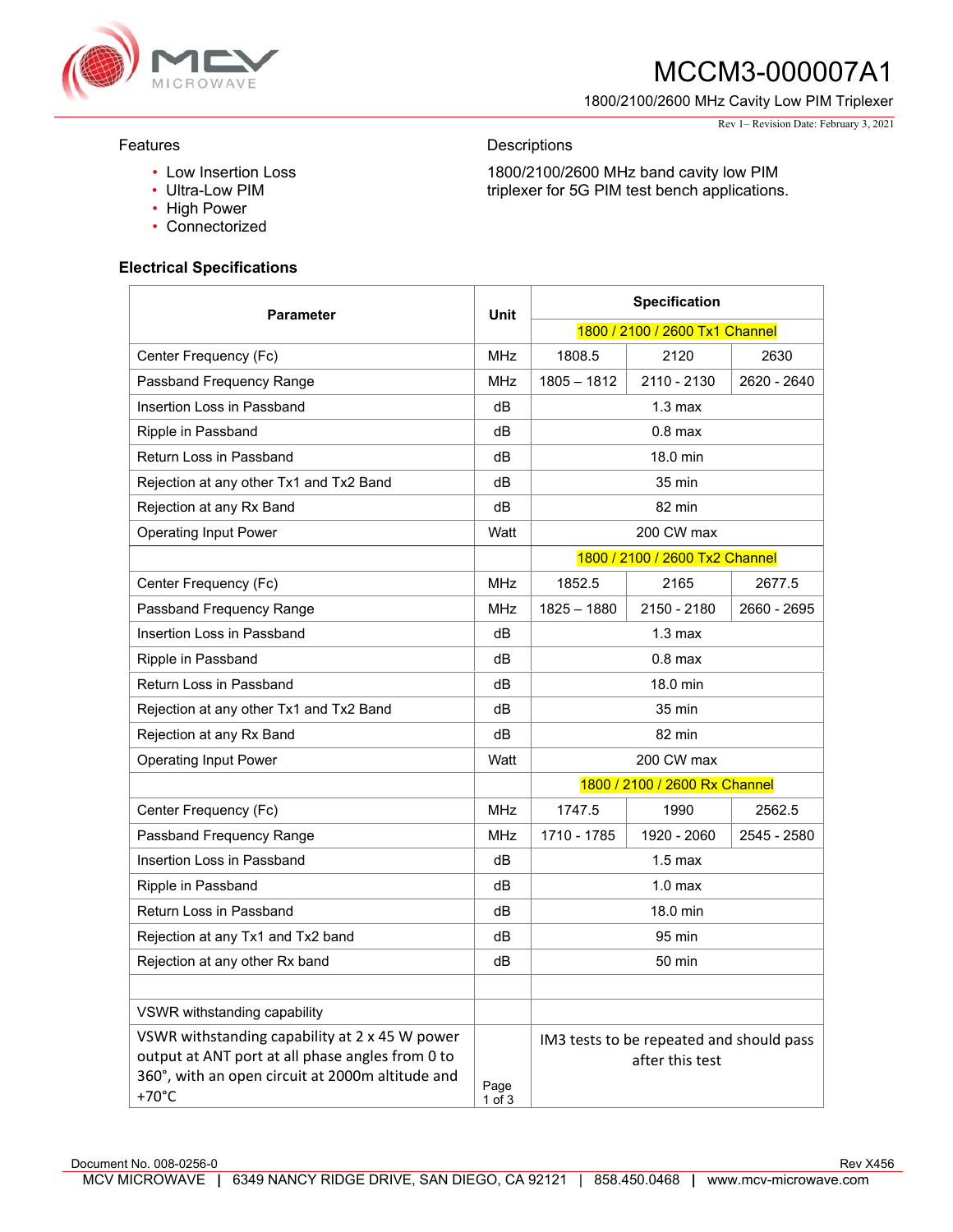## MCCM3-000007A1

1800/2100/2600 MHz Cavity Low PIM Triplexer



#### Rev 1– Revision Date: February 3, 2021

| PIM requirements                                |     |                                                                      |  |
|-------------------------------------------------|-----|----------------------------------------------------------------------|--|
| IMD in Rx band, Ant port (2 tones +43 dBm each) | dBc | 175 typ., 173 min                                                    |  |
| IMD in RX band, Ant port (2 tones +46 dBm each) | dBc | 174 typ., 171 min                                                    |  |
| DC/AISG Transparency                            |     |                                                                      |  |
| All Port DC impedance                           |     | Grounded                                                             |  |
| Connectors                                      |     | 7/16 Din female Ant ports, N females Tx<br>ports, SMA female Rx port |  |
| RF Connector Configuration                      |     | In Line                                                              |  |
| Weight                                          | kg  | $12 \text{ max}$                                                     |  |
| Dimensions                                      | mm  | 465 x 425 x 55 max                                                   |  |
| Finish                                          |     | Aluminum natural color                                               |  |
| <b>Product Configuration</b>                    |     | Single unit                                                          |  |
| Mounting                                        |     | Screw mount                                                          |  |
| <b>Mounting Orientation</b>                     | ٠   | Any Dierction                                                        |  |
| <b>Operating Temperature Range</b>              | °C  | $+10 - +70$                                                          |  |
| IP Class                                        |     | IP63 for indoor                                                      |  |
| Lightning protection all ports                  |     | 5 kA, 8/20 us pulse                                                  |  |
| EMC / EMI                                       |     | NEBS GR-1089-CORE and EN 55022                                       |  |

#### **Mechanical Drawing**